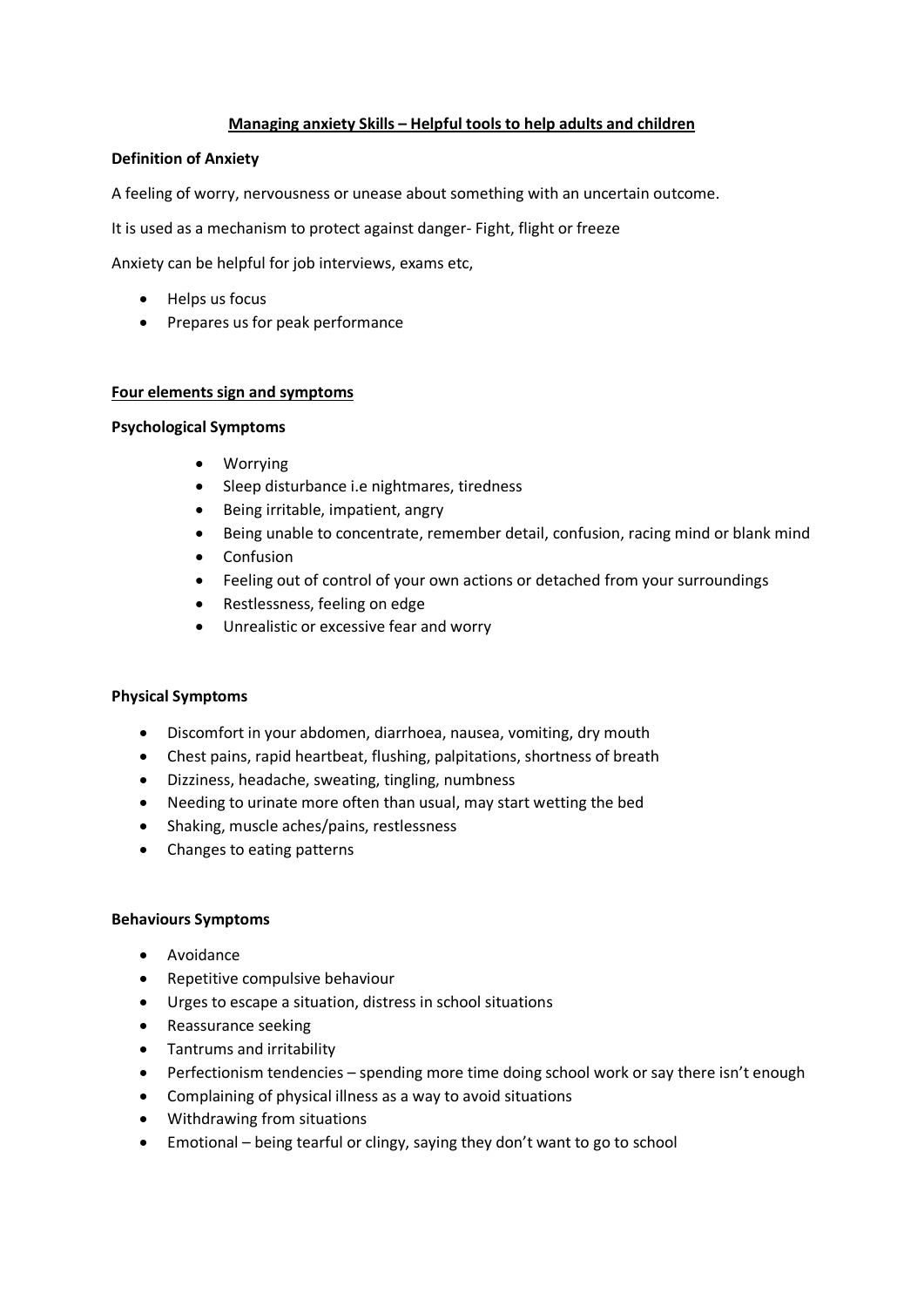# **Impact of Anxiety**

- Poor attendance
- Isolation
- Loss of friendship
- Future prospects
- Missing education

# **Causes of Anxiety**

- Genetics
- Life events
- Learnt behaviours
- Missed opportunities to cope and develop resilience

# **How do we tackle unhelpful anxiety?**

- Cognitive behaviour therapy
- Graded exposure techniques
- Challenging safety behaviours
- Avoiding our behaviours that keep anxiety going in others

# **What keeps anxiety going?**

- Avoidance reinforce fear and doesn't give the opportunity to develop coping strategies
- Reassurance prevents children from learning they can
- Cope independently it doesn't work long term
- Misinterpreting normal bodily responses as actual threats
- Anxious thoughts

### **Common Safety behaviours**

- Avoidance so not going somewhere i.e. school
- Escape being there but then leaving as soon as anxiety arises
- Subtle avoidance distraction this can include such things as counting in your head, calming breaths, having somebody with you averting eyes

### **How can we help?**

Encourage children to face your fears, it is normal to avoid your fears, however small exposure to your fears can help you overcome fears

- 1. Set a goal
- 2. Make a list (What have you been avoiding?) Reorder your list (0) Being no fear (10) being very scared
- 3. Ask questions to get the young person thinking logically